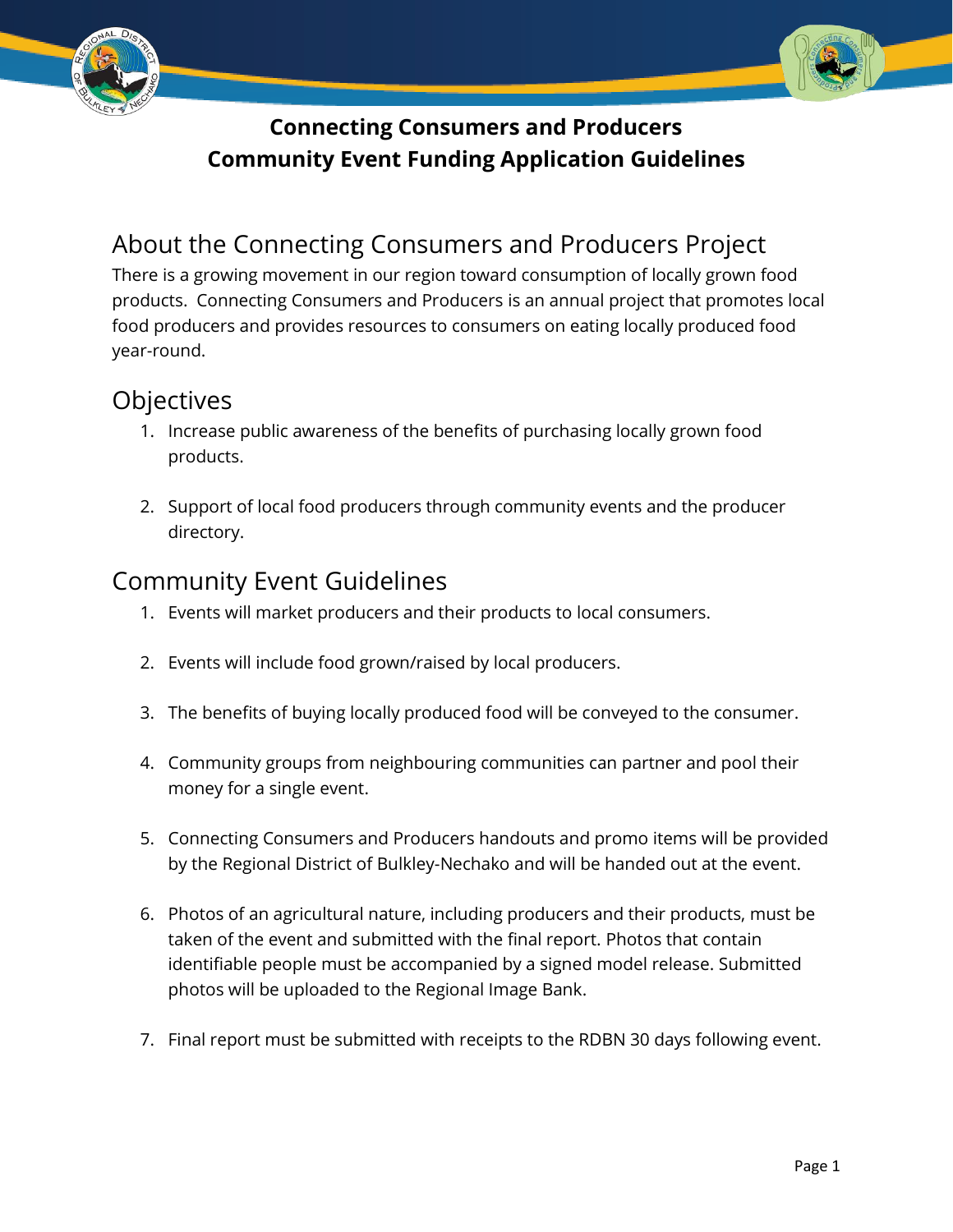



- 8. Event can be stand alone or be part of an already existing event. For example, a workshop at a farmers' market.
- 9. Applicants that have received previous funding from the Connecting Consumers and Producers program are eligible to apply.
- 10. Events can include, but are not limited to
	- o A food fair highlighting locally grown food
	- o A farm expo, where local farmers promote their products
	- o A community barbeque serving food purchased from local producers
	- o Workshops using food from local producers
- 11. Community event must take place before October 31, 2022
- 12. For the purposes of this program, '*Local Producers'* are considered producers whose products are made locally, from locally grown/raised ingredients. '*Local'* is considered from within the RDBN. For information on obtaining eligible local products, please see the lists of local producers in the directory, found online here: [Connecting Consumers and Producers Directory](https://ccap.rdbn.bc.ca/)
- 13. Events **must** follow any guidelines and orders in place by the BC Provincial Health Officer.

## Eligible Expenses

- Locally grown/produced food (meat products, produce, grain products etc.)
- Store purchased supplies ie: (Condiments, plates, cutlery etc.)
- Capital expenses required to host event (must not exceed \$500)
- Venue rental

## Ineligible Expenses

- Capital purchases that exceed \$500
- Wages
- Administrative Fees
- Promotional material/advertising costs
- Educational material
- Entertainment (music)
- Awards or Prizes (locally grown/produced prizes and awards are preferred)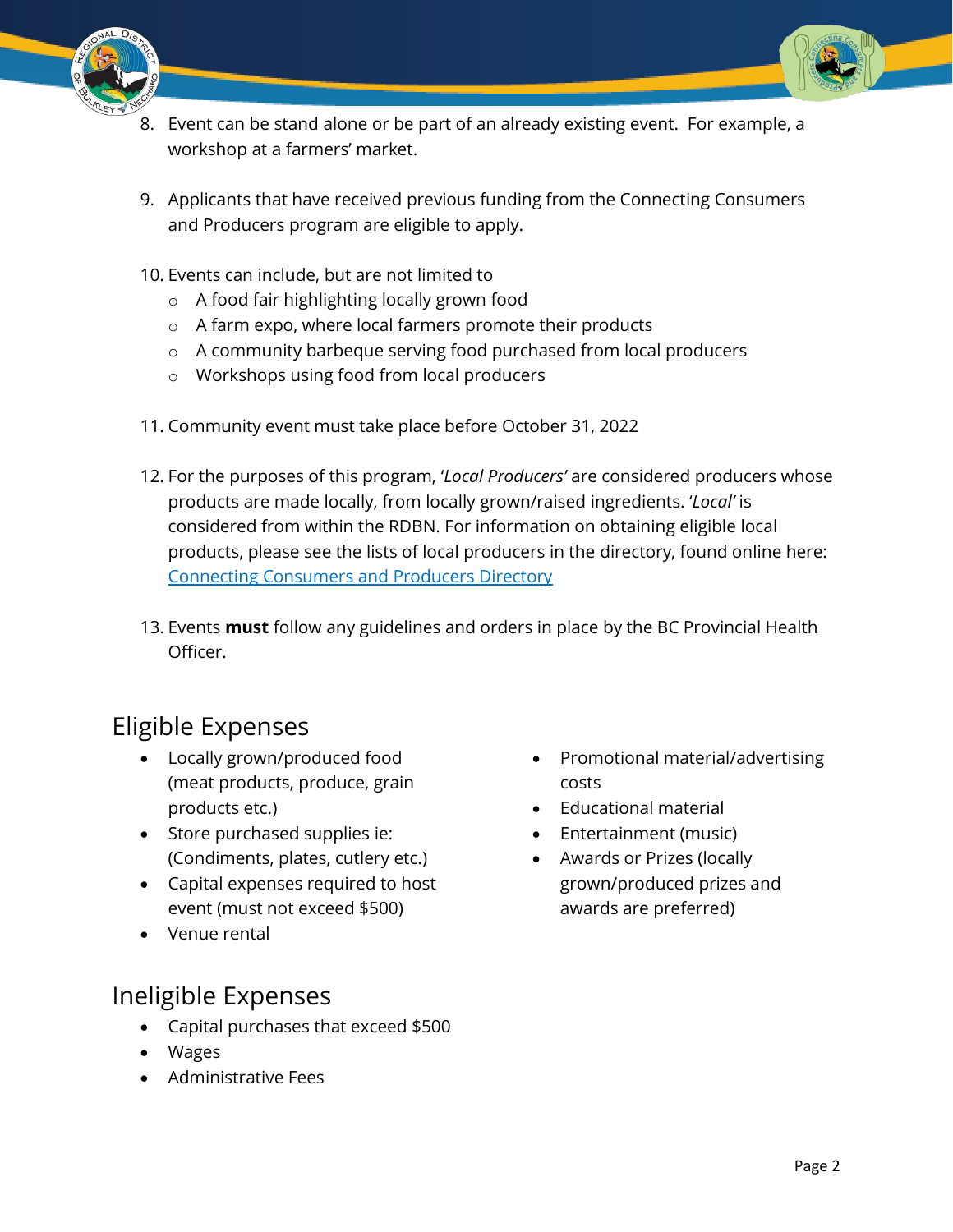



Eligible applicants located in each municipality and electoral area in the RDBN are eligible for funding up to \$1,100. If more than one applicant from neighboring communities partner in an event, each group is eligible for the \$1,100. Maximum \$1,100 per municipality or electoral area will be granted.

Applicants can be not for profit organizations, municipalities, chambers of commerce, or community clubs or groups.

Eligible communities include:

| Town of Smithers          |  |
|---------------------------|--|
| Village of Telkwa         |  |
| District of Houston       |  |
| Village of Granisle       |  |
| Village of Burns Lake     |  |
| Village of Fraser Lake    |  |
| District of Fort St James |  |
| District of Vanderhoof    |  |

Electoral Area A (Smithers/Telkwa Rural) Electoral Area B (Burns Lake Rural) Electoral Area C (Fort St James Rural) Electoral Area D (Fraser Lake Rural) Electoral Area E (Francois/Ootsa Lake Rural) Electoral Area F (Vanderhoof Rural) Electoral Area G (Houston/Granisle Rural)

#### Responsibilities of successful applicants

- 1. Signing an agreement with the Regional District of Bulkley-Nechako stating that all funds will be spent on the event as outlined in the application.
- 2. Acknowledging support of the Regional District of Bulkley-Nechako at the event as outlined in the application.
- 3. Marketing the event on social media and in print advertising to ensure maximum participation. (Connecting Consumers and Producers logo will be provided for inclusion in advertising)
- 4. Distributing Connecting Consumers and Producers handouts and promo items at the event.
- 5. Taking a minimum of six high-resolution photos with an agricultural component at the event.
- 6. Submitting a final report to the Regional District of Bulkley-Nechako within 30 days after the event. The report will include a summary of the event, event pictures, participant demographics, receipts, and financial details.